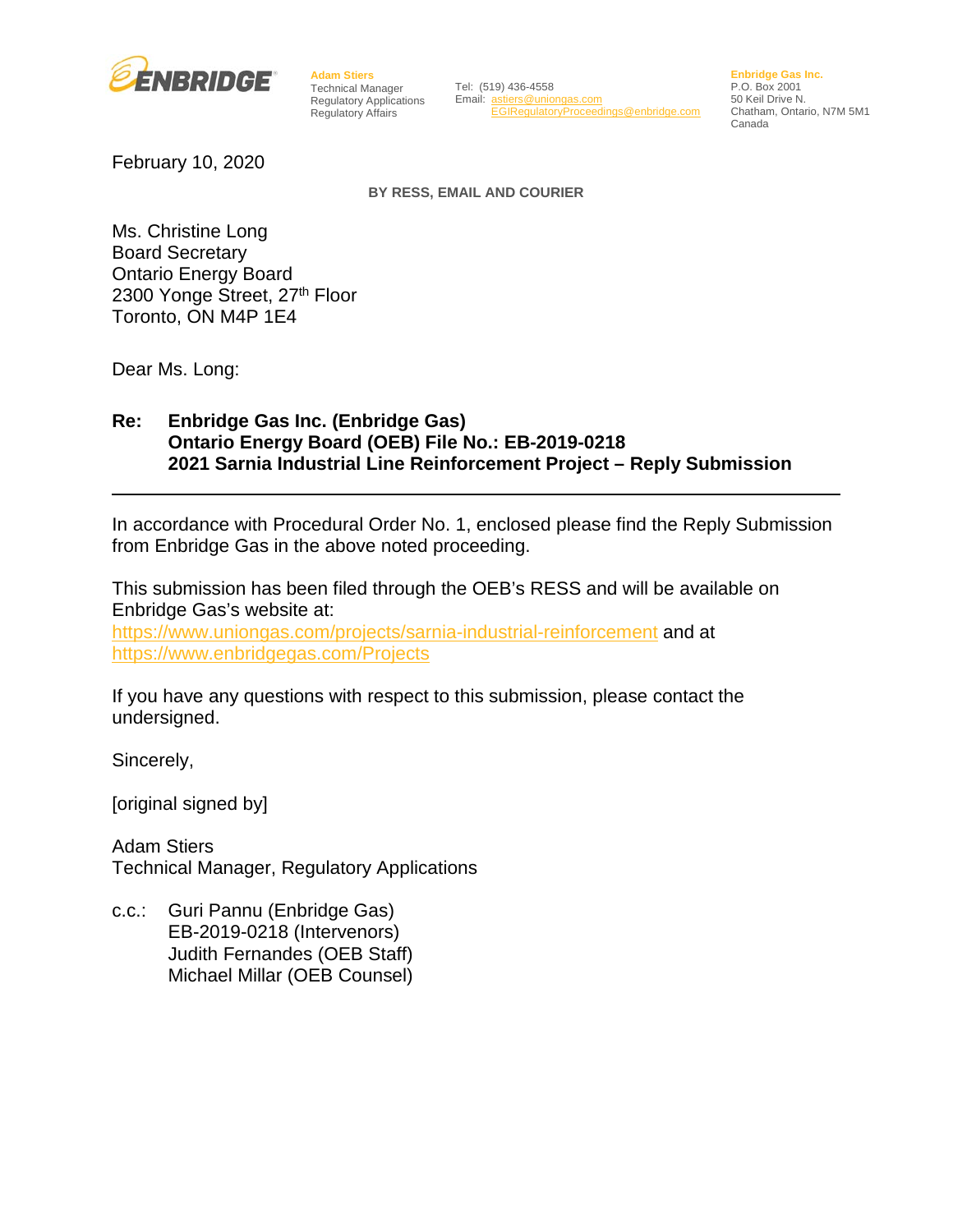EB-2019-0218

# **ONTARIO ENERGY BOARD**

**IN THE MATTER OF** the *Ontario Energy Board Act, 1998*, S.O. 1998, c. 15, Schedule B, and in particular, S. 90 (1) and S. 97 thereof (the "Act");

**AND IN THE MATTER OF** an Application by Enbridge Gas Inc., pursuant to Section 90 of the *Ontario Energy Board Act*, for an Order or Orders granting leave to construct natural gas pipelines and ancillary facilities in the Township of St. Clair in the County of Lambton

# **ENBRIDGE GAS INC.**

## **REPLY SUBMISSION**

**February 10, 2020**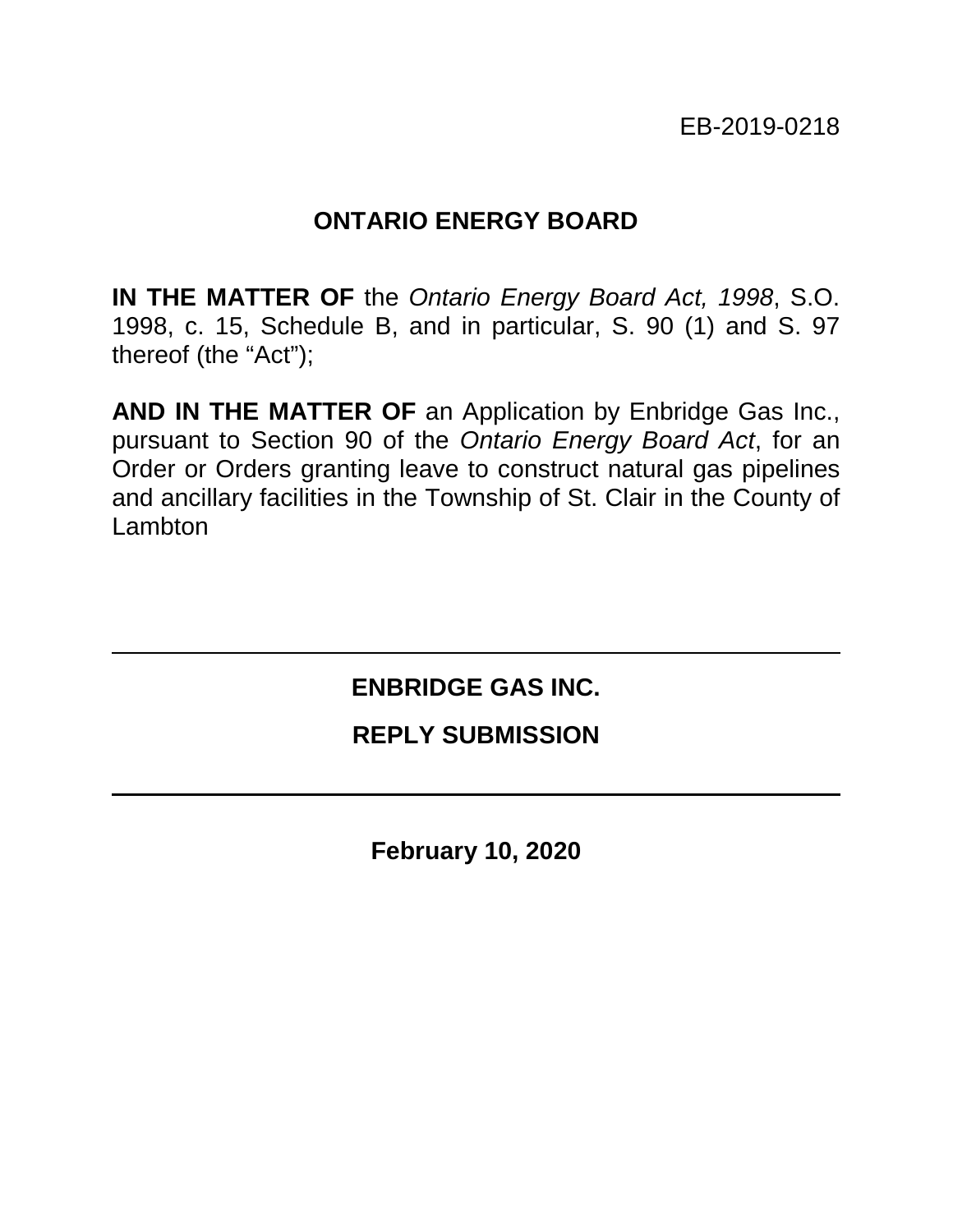## **TABLE OF CONTENTS**

## Page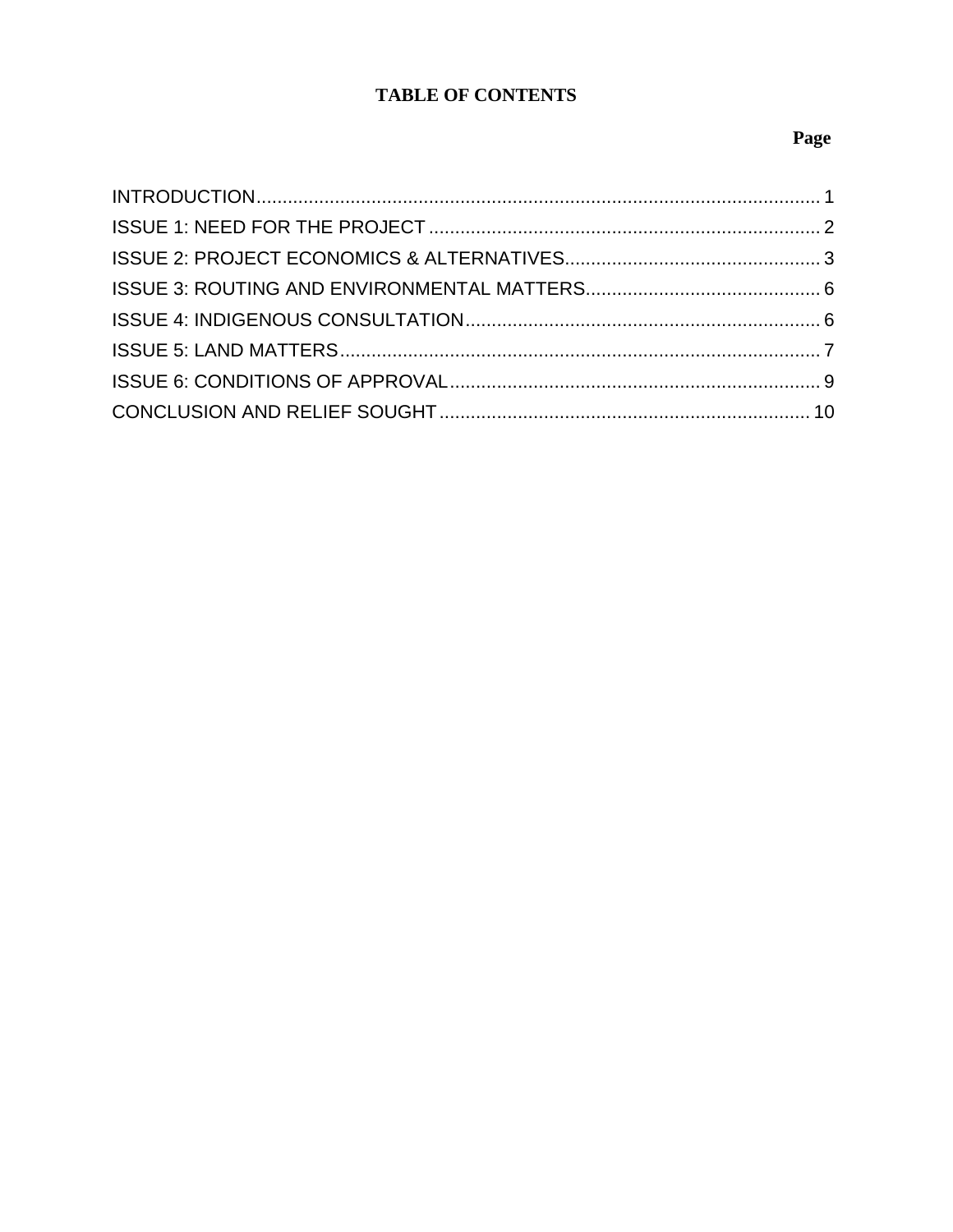#### <span id="page-3-0"></span>**INTRODUCTION**

- 1. In accordance with the Ontario Energy Board's ("OEB") Procedural Order No. 1 dated December 9, 2019, this is the Reply Submission of Enbridge Gas Inc. ("Enbridge Gas") to the submissions made by OEB Staff and TransCanada PipeLines Limited ("TCPL") in this proceeding.
- 2. Pursuant to Section 90 (1) of the *Ontario Energy Board Act, 1998* (the "Act"), Enbridge Gas is seeking approval from the OEB for an Order granting leave to construct approximately 1.2 kilometres of Nominal Pipe Size ("NPS") 20 natural gas pipeline from the Dow Valve Site to the Bluewater Interconnect together with ancillary facilities (the "Project"), in the Township of St. Clair, in the County of Lambton, for November 2021 in-service.
- 3. Enbridge Gas is also applying, under Section 97 of the Act, for an Order approving the Form of Easement and Form of Temporary Land Use Agreement required to construct the Project (see Exhibit C, Tab 7, Schedule 3 and Exhibit C, Tab 7, Schedule 4). Enbridge Gas has the necessary Certificate of Public Convenience and Necessity and Municipal Franchise Agreement in place to construct the Project.<sup>[1](#page-3-1)</sup>
- 4. The total cost of the Project is estimated at \$30.8 million. The Project will provide an incremental 73.6 TJ/d of Sarnia Industrial Line System ("SIL system") capacity, 61.4 TJ/d of which will be used to serve Nova Chemicals (Canada) Ltd. ("NOVA"). The remaining 12.2 TJ/d of capacity will serve forecasted future demands.

 $\overline{a}$ 

<span id="page-3-1"></span><sup>1</sup> Exhibit I.STAFF.1.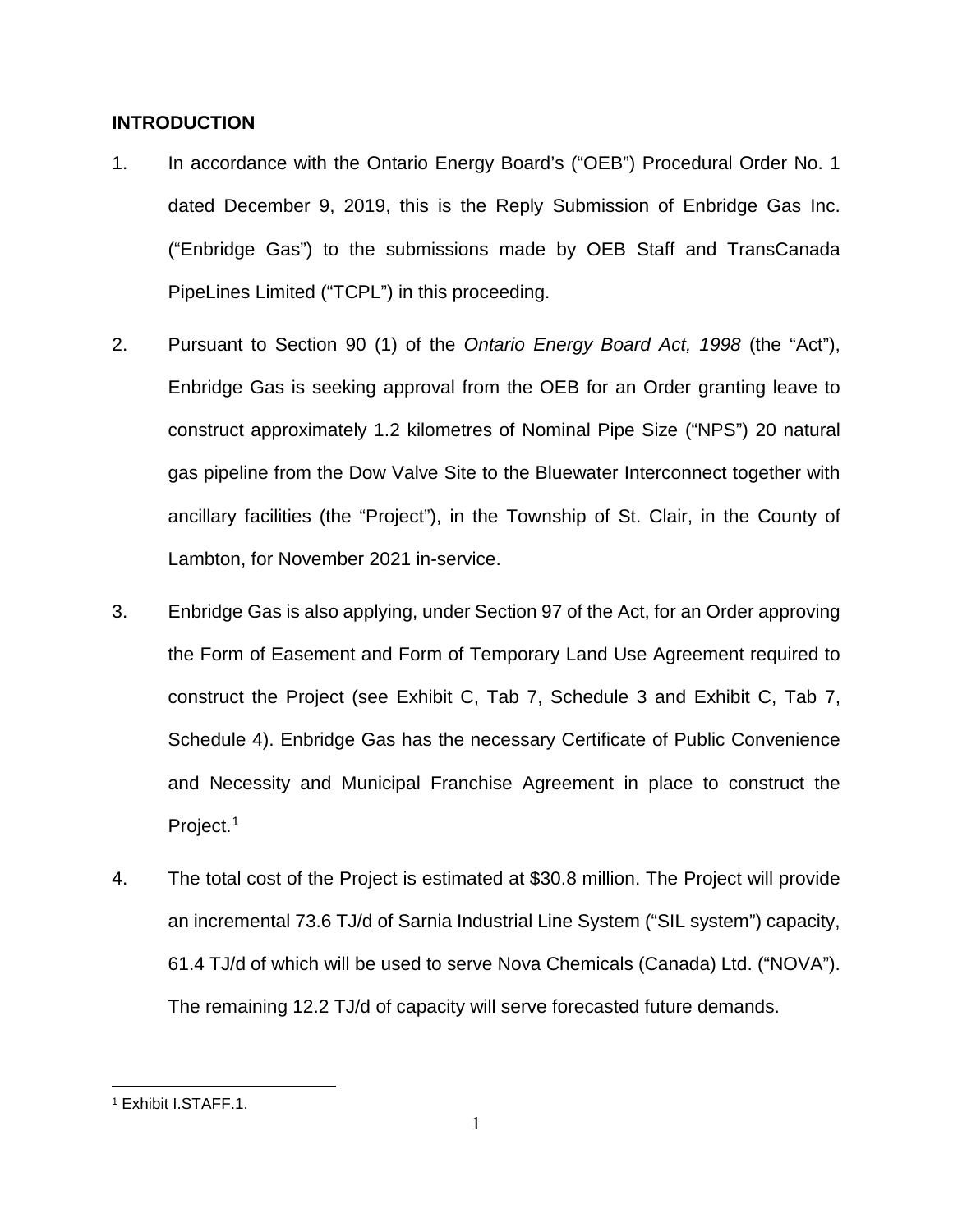- 5. In order to meet the proposed in-service date of November 2021, Enbridge Gas proposes to commence construction in the spring of 2021 to utilize favourable summer construction weather and environmental windows. To adhere to this Project construction schedule, Enbridge Gas is requesting OEB approval by April 30, 2020.
- 6. The Project is supported by OEB Staff and there were no objections to the Project raised by TCPL. In its written submissions, OEB Staff supports granting leave to construct the Project:

"OEB Staff supports the OEB granting leave to construct approval to Enbridge Gas for construction of the Project, subject to certain Conditions of Approval...".<sup>[2](#page-4-1)</sup>

7. While TCPL was an intervenor in the proceeding, in a letter dated January 27, 2020, TCPL confirmed that it has reviewed the responses provided by Enbridge Gas to TCPL's interrogatories and has no further comments regarding Enbridge Gas's Application.

## <span id="page-4-0"></span>**ISSUE 1: NEED FOR THE PROJECT**

8. The Project is in response to incremental demand for 61.4 TJ/d of natural gas services to the Sarnia market and the SIL System in the form of a request for firm T2 Storage and Transportation Carriage Service commencing in 2021 from NOVA. This incremental demand will support a \$2 billion expansion of NOVA's existing Corunna site.

<span id="page-4-1"></span> $\overline{a}$ <sup>2</sup> EB-2019-0218, OEB Staff Written Submission, January 27, 2020, p. 1.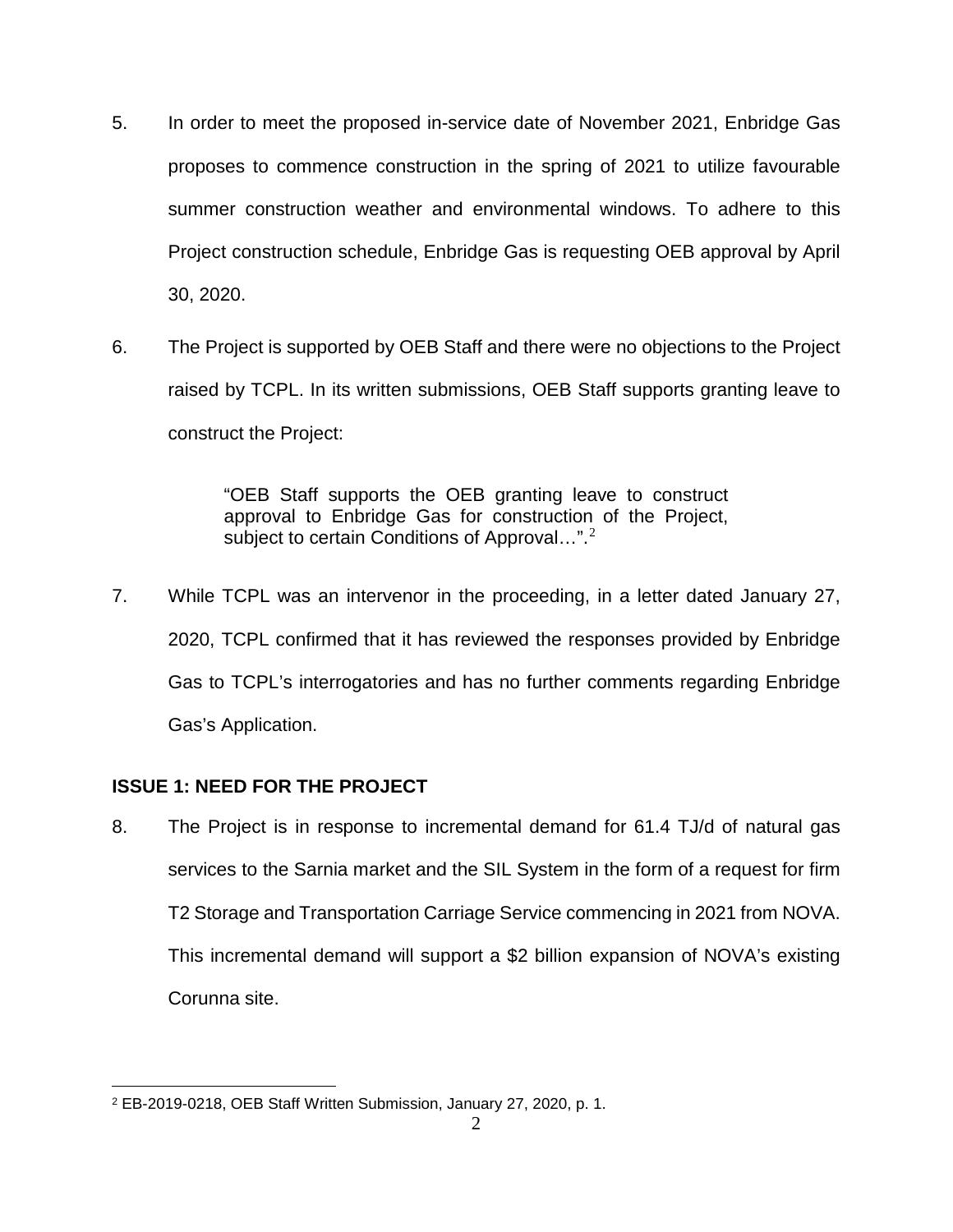- 9. Enbridge Gas also took into consideration forecasts of further customer interest for firm services on the SIL system beyond 2021 from new market entrants that are considering developing facilities in the Sarnia area, including: (i) Ainsworth Energy Co. Ltd. ("Ainsworth"); and (ii) Advanced Chemical Technologies ("ACT") (see Exhibit B, Tab 1, Schedule 2, pp. 6-9 for additional detail).
- 10. As an ancillary benefit, the Project enables enhanced in-line inspection capability by reducing pipeline velocities for appropriate speed control of inspection tools.<sup>3</sup>
- 11. As set out at Exhibit C, Tab 1, Schedule 1, Enbridge Gas received letters of support for the Project from the St. Clair Township Council, the Lambton County Council and the Sarnia-Lambton Economic Partnership.
- 12. In its written submission, OEB Staff states:

"Based on the evidence filed by Enbridge Gas, OEB Staff submits that there is a need for the Project."<sup>[4](#page-5-2)</sup>

## <span id="page-5-0"></span>**ISSUE 2: PROJECT ECONOMICS & ALTERNATIVES**

13. As set out at Exhibit B, Tab 1, Schedule 4, the total estimated cost of the Project is \$30.8 million (total pipeline costs are estimated to be \$23.4 million and ancillary facilities are estimated to be \$7.3 million). [5](#page-5-3) Enbridge Gas completed an economic analysis in accordance with the OEB's recommendations in its E.B.O. 188 Report of the Board on Natural Gas System Expansion ("E.B.O. 188") and concludes that

<span id="page-5-1"></span> $\overline{a}$ <sup>3</sup> EB-2019-0218, Exhibit B, Tab 1, Schedule 1, p. 4; EB-2019-0218, Exhibit B, Tab 1, Schedule 3, p. 12.

<span id="page-5-2"></span><sup>4</sup> EB-2019-0218, OEB Staff Written Submission, January 27, 2020, p. 2.

<span id="page-5-3"></span><sup>5</sup> Excluding indirect overheads, the total estimated cost of the Project is \$27.8 million.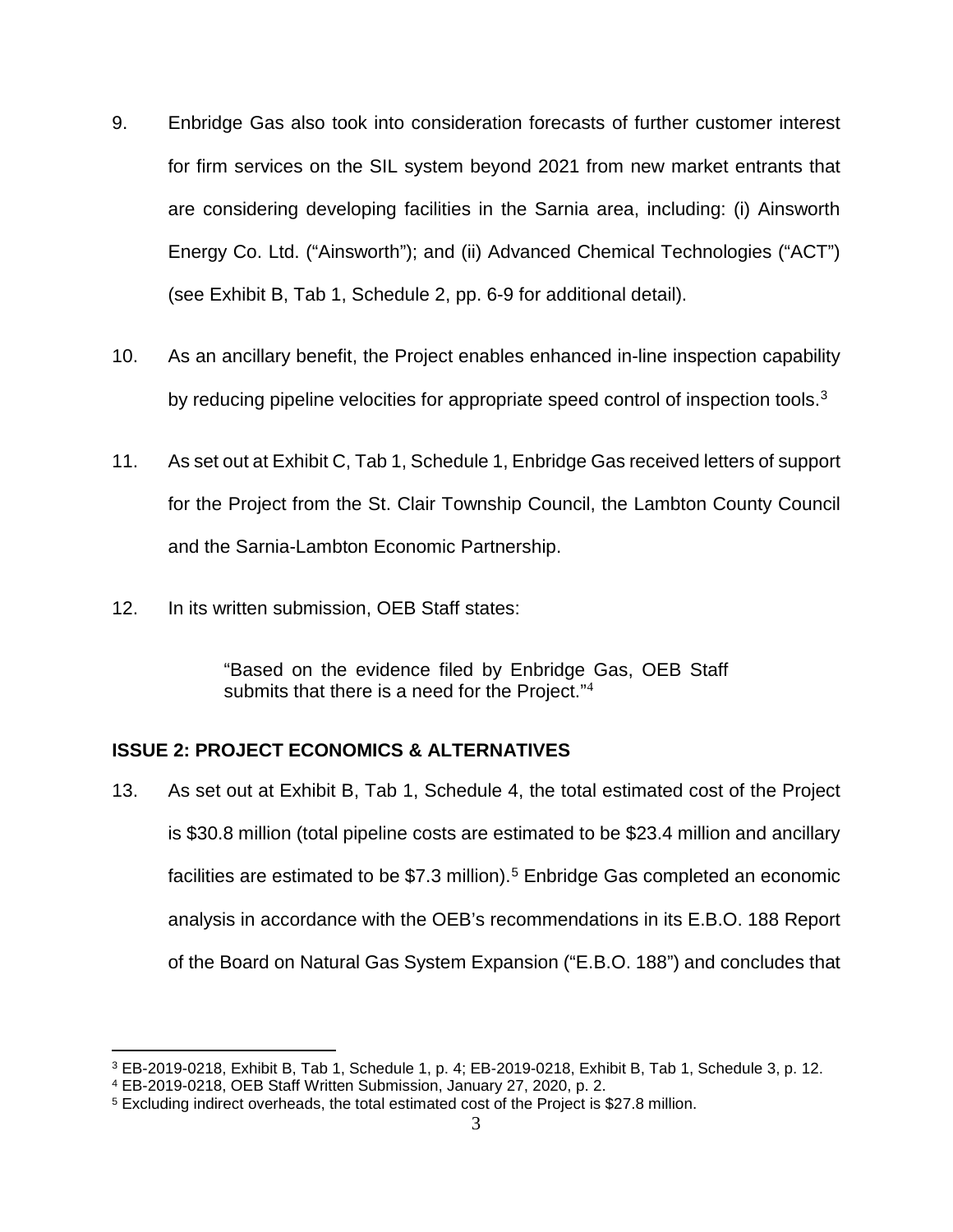the Project has: (i) a Net Present Value ("NPV") of \$2.5 million; (ii) a Profitability Index ("PI") of 1.1; and (iii) will result in a Rolling Portfolio PI of 1.2.

- 14. As set out at Exhibit B, Tab 1, Schedule 3, Enbridge Gas compared a variety of facility and non-facility alternatives to the Project, including: construction of additional pipeline reinforcement and/or station infrastructure, compression, or peaking plants to increase capacity from existing or new supply sources, commercial services from third-parties and Integrated Resource Planning ("IRP") alternatives.
- 15. Facility alternatives needed to provide a minimum of 61.4 TJ/d of incremental SIL system capacity to serve NOVA demand beginning November 2021. Commercial alternatives were required to provide 61.4 TJ/d of firm gas delivery at the Bluewater Interconnect to serve NOVA demand beginning November 2021 and were also required to be economically viable with price certainty, to meet Design Day and Operational Requirements to provide reliable firm service and to be commercially available (provide a minimum 3-year term with renewal rights). IRP alternatives were assessed relative to the following criteria: (i) the economic feasibility of the proposed Project; (ii) the nature of demand driving the Project; $6$  and (iii) the ability to implement and verify energy savings resulting from any IRP alternative by November 2021.

 $\overline{a}$ 

<span id="page-6-0"></span><sup>&</sup>lt;sup>6</sup> Including the make-up of the demand growth, the relative sophistication of market participants and their appetite for incremental energy efficiency programming.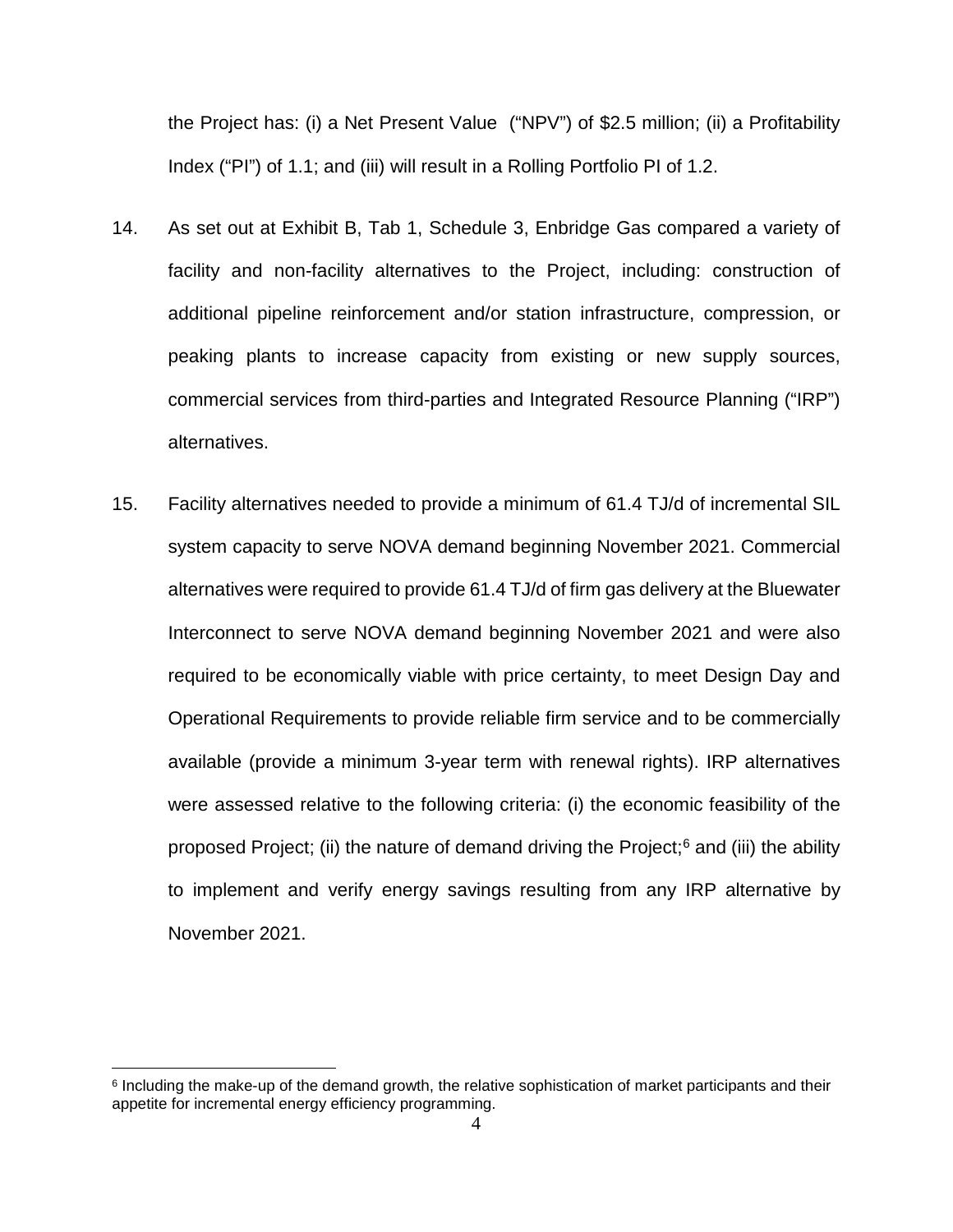- 16. Enbridge Gas ultimately concluded that the proposed Project was the optimal choice as it: (i) is the lowest cost alternative; (ii) increases system capacity sufficiently to serve NOVA; (iii) is the shortest pipeline route with the least resulting environmental impact; (iv) is the most efficient project, eliminating the need to build two separate facilities; (v) ensures enhanced system reliability by looping the smaller diameter pipelines in the same area; (vi) enables in-line inspection capability by reducing pipeline velocities; and (vii) will help meet the capacity requirements of forecasted firm demand growth beyond 2021.
- 17. In its written submission, OEB Staff states:

"OEB staff supports Enbridge Gas' proposal to meet this need through the proposed Project. The Project is economically feasible, is the lowest cost alternative, has the shortest pipeline route with the least resulting environmental impact, and provides enhanced system reliability."<sup>[7](#page-7-0)</sup>

- 18. Enbridge Gas assessed an Hourly Allocation Factor ("HAF") to be applied to the capital costs of each new large volume customer serviced by the proposed project in order to facilitate cost recovery of the capacity created associated with future demand growth (12.2 TJ/d).
- 19. In its written submission, OEB Staff submits

 $\overline{a}$ 

"…Enbridge Gas' [HAF] proposal appears to be reasonable and is consistent with prior OEB decisions."[8](#page-7-1)

<span id="page-7-0"></span><sup>7</sup> EB-2019-0218, OEB Staff Written Submission, January 27, 2020, p. 5.

<span id="page-7-1"></span><sup>8</sup> EB-2019-0218, OEB Staff Written Submission, January 27, 2020, p. 3.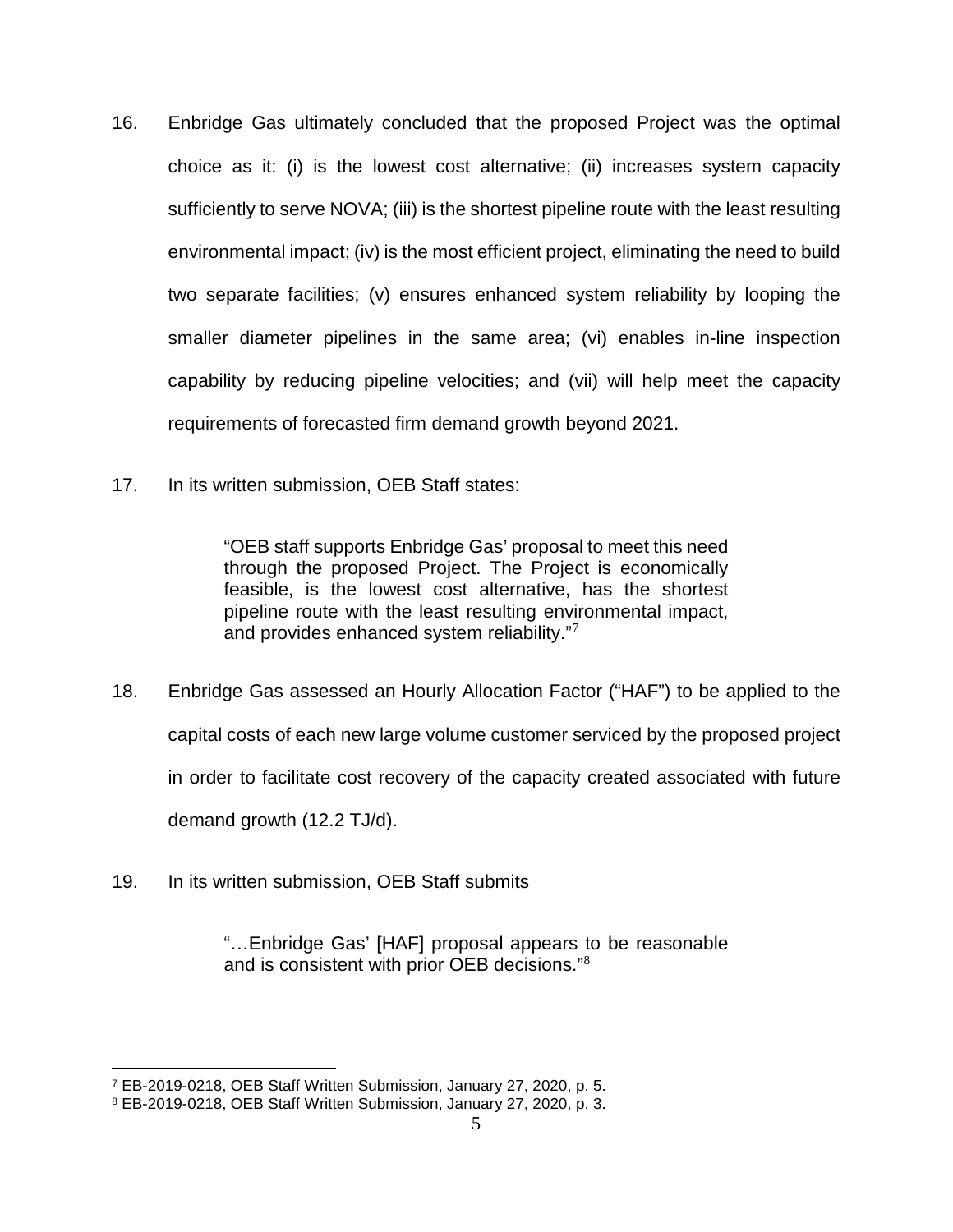### <span id="page-8-0"></span>**ISSUE 3: ROUTING AND ENVIRONMENTAL MATTERS**

- 20. OEB Staff expressed no concerns with the environmental aspects of the Project.<sup>[9](#page-8-2)</sup> In Enbridge Gas's Application, the Environmental Report ("ER") concluded at Exhibit B, Tab 1, Schedule 6, that there will be negligible environmental or cumulative impacts resulting from the construction of the Project.
- 21. As set out at Exhibit B, Tab 1, Schedule 5, p. 5:

"All necessary permits, approvals and authorizations will be obtained by Enbridge Gas at the earliest appropriate opportunity. Enbridge Gas expects to receive all required approvals prior to commencing construction of the Project. Enbridge Gas will assign inspection staff to ensure that contractual obligations between Enbridge Gas and the pipeline contractor, provincial ministries, municipal government and landowners are complied with."

### <span id="page-8-1"></span>**ISSUE 4: INDIGENOUS CONSULTATION**

- 22. Pursuant to the OEB's *Environmental Guidelines for the Location Construction,*  and Operation of Hydrocarbon Pipelines and Facilities in Ontario (7<sup>th</sup> Edition, 2016), Enbridge Gas has worked, and will continue to work, closely with the Ministry of Energy, Northern Development and Mines ("MENDM") to ensure that affected Indigenous communities are consulted and that their concerns and issues have been identified and addressed.
- 23. In its written submission, OEB Staff expresses no concerns arising out of Enbridge Gas's consultation with Indigenous groups:

<span id="page-8-2"></span> $\overline{a}$ <sup>9</sup> EB-2019-0218, OEB Staff Written Submission, January 27, 2020, p. 7.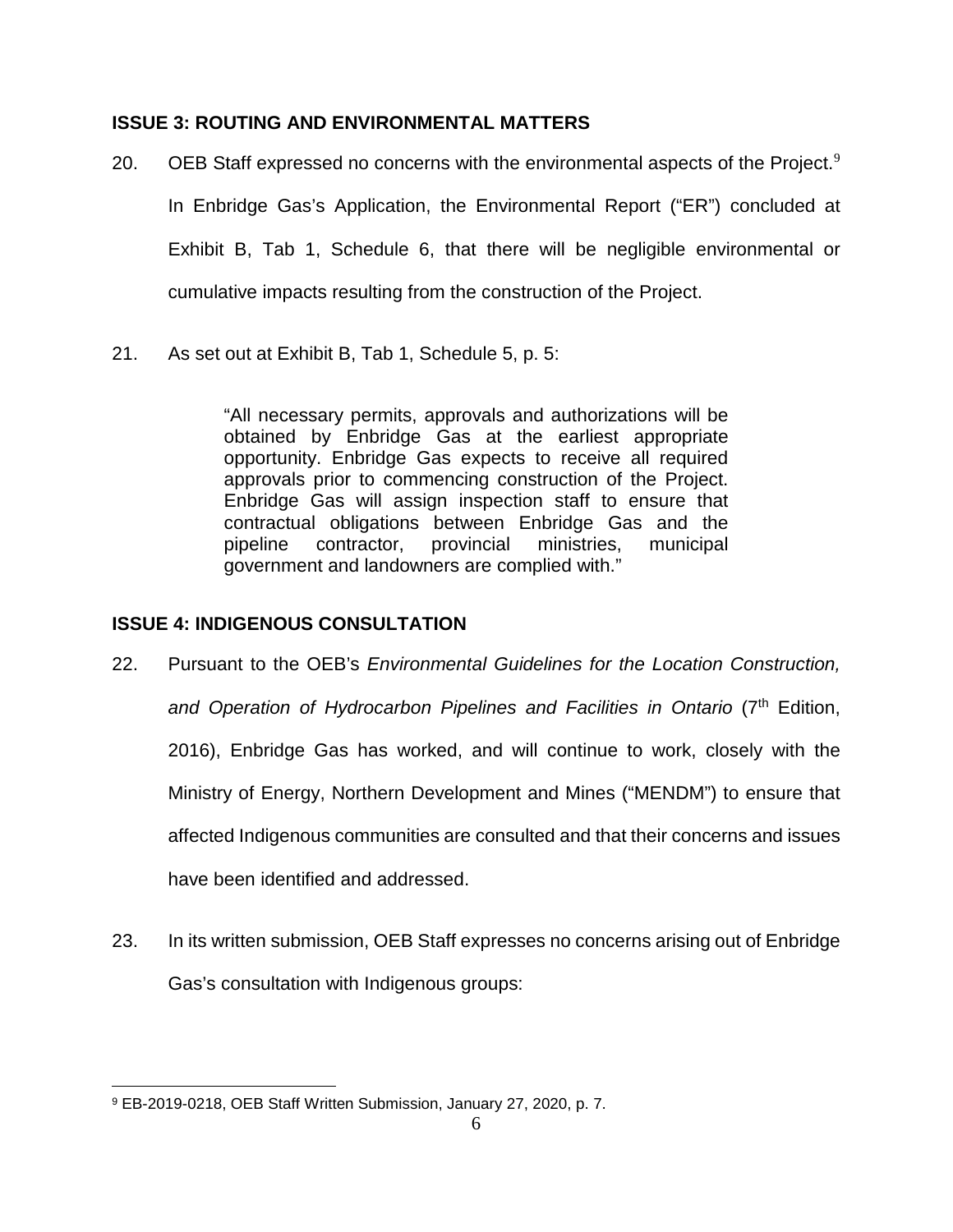"…Enbridge Gas appears to have made efforts to engage with affected Indigenous groups and no concerns that could materially affect the Project have been raised through its consultation to date."[10](#page-9-1)

- 24. As set out in the response at Exhibit I.STAFF.10, Enbridge Gas expects to receive a letter of consultation sufficiency from the MENDM in 2020 and will file it with the OEB upon receipt.
- 25. OEB Staff goes on to submit:

"…that the OEB could approve the application, subject to receiving the MENDM's letter of sufficiency. To the extent that the letter of sufficiency may identify outstanding issues, the OEB could elect to make provision for additional procedural steps to address these issues."<sup>[11](#page-9-2)</sup>

26. Enbridge Gas supports the recommendation of OEB Staff and the addition of an associated condition of approval. [12](#page-9-3)

## <span id="page-9-0"></span>**ISSUE 5: LAND MATTERS**

 $\overline{a}$ 

- 27. The Project requires 1.72 hectares of permanent easement; 3.79 hectares of temporary easement; and 0.58 hectares of fee simple lands. As set out at Exhibit B, Tab 1, Schedule 7, p. 1, Enbridge Gas expects to have all land rights in place prior to construction of the Project.
- 28. Hydro One Networks Inc. ("HONI") owns 53 meters (5%) of the proposed Project route and through consultations advised Enbridge Gas that it may need to utilize

<span id="page-9-1"></span><sup>10</sup> EB-2019-0218, OEB Staff Written Submission, January 27, 2020, p. 7.

<span id="page-9-2"></span><sup>11</sup> EB-2019-0218, OEB Staff Written Submission, January 27, 2020, p. 8.

<span id="page-9-3"></span><sup>12</sup> EB-2019-0218, OEB Staff Written Submission, January 27, 2020, p. 9.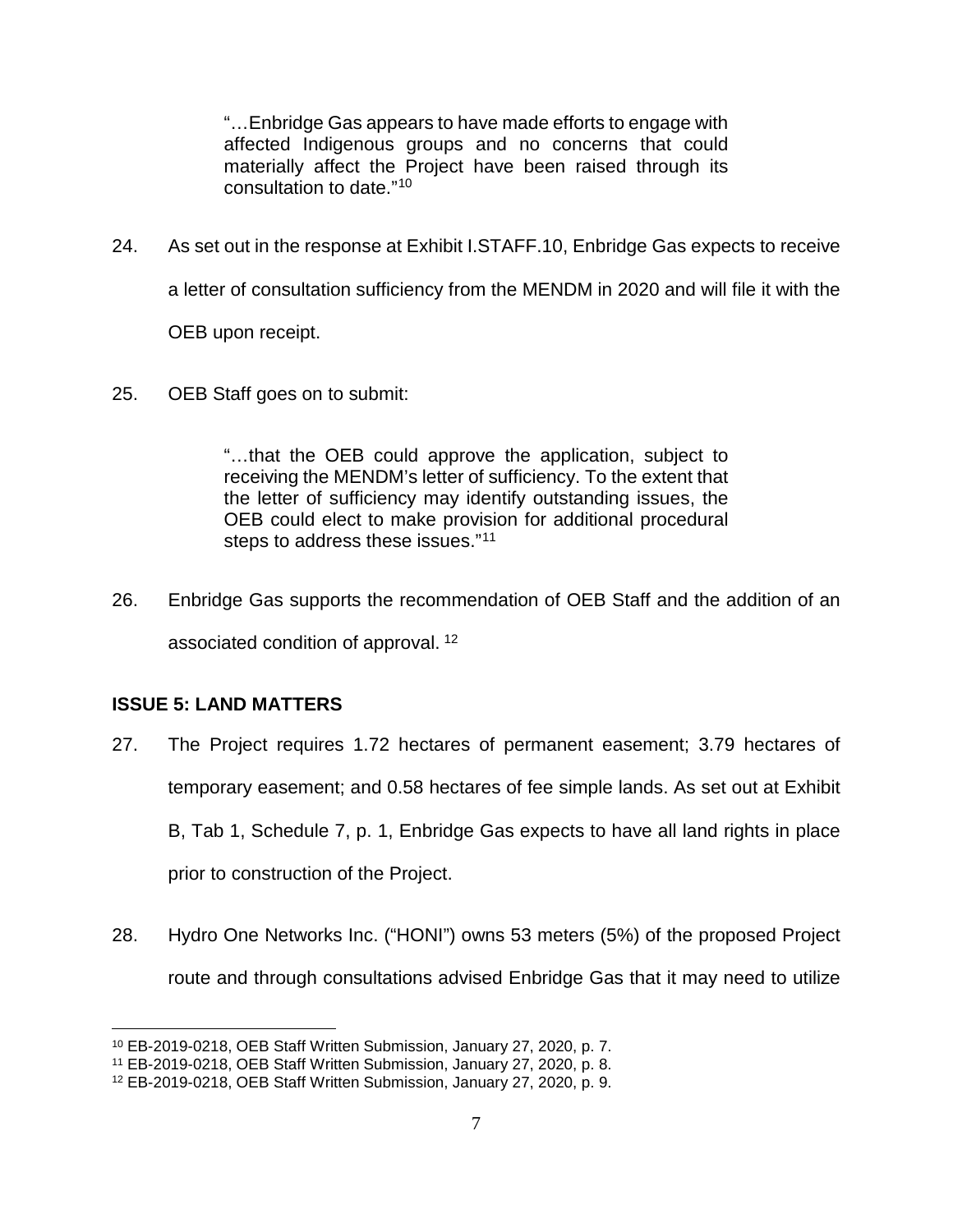these lands (Sarnia South Transmission Station) in the future, in which case Enbridge Gas would have to move the proposed pipeline.<sup>13</sup>

- 29. As set out in the response at Exhibit I.STAFF.8, HONI has not expressed a specific need for or plans to build on this site in the future. Further, Enbridge Gas expects that if HONI builds a station in the future, that Enbridge Gas would work with HONI to protect the integrity of the SIL system and ensure that there is no interruption of service to the Sarnia market.
- 30. In its written submission, OEB Staff states:

"OEB staff acknowledges Enbridge Gas' comments regarding the construction of the pipeline on HONI lands and expects that Enbridge Gas will work with HONI to protect the integrity of the SIL system to ensure that there is no interruption of service to the Sarnia market, should HONI require these lands to build a station in the future."<sup>[14](#page-10-1)</sup>

- 31. As set out in paragraph 3 above, Enbridge Gas is requesting approval of the Form of Easement and Form of Temporary Land Use Agreement set out at Exhibit C, Tab 7, Schedule 3 and at Exhibit C, Tab 7, Schedule 4, respectively.
- 32. In its written submission, OEB Staff submits:

"…that the OEB should approve the proposed Form of Easement and Temporary Land Use Agreement."[15](#page-10-2)

 $\overline{a}$  $13$  EB-2019-0218, Exhibit C, Tab 6, Schedule  $1$  – Environmental Report – Section 3.5.2, p. 3.3.

<span id="page-10-1"></span><span id="page-10-0"></span><sup>14</sup> EB-2019-0218, OEB Staff Written Submission, January 27, 2020, p. 8.

<span id="page-10-2"></span><sup>15</sup> EB-2019-0218, OEB Staff Written Submission, January 27, 2020, p. 9.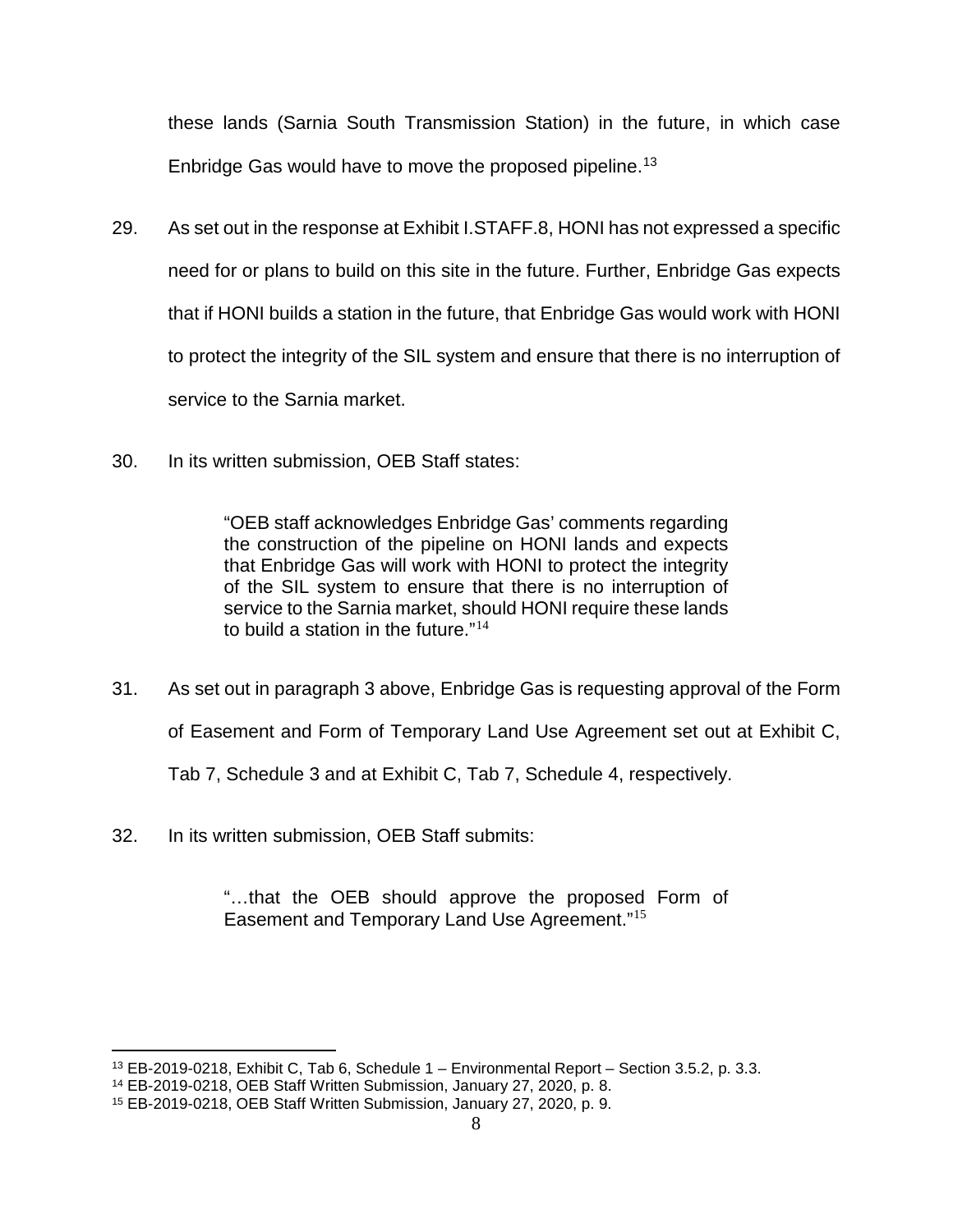### <span id="page-11-0"></span>**ISSUE 6: CONDITIONS OF APPROVAL**

- 33. In the response at Exhibit I.STAFF.11, Enbridge Gas accepts OEB Staff's proposed draft Conditions of Approval and commits to comply with all of such conditions ultimately set out by the OEB.
- 34. In its written submission, OEB Staff submits that the OEB should consider the following two amendments to the draft Conditions of Approval:[16](#page-11-1)

"Addition of the following condition, "Authorization for leave to construct is subject to Enbridge Gas filing with the OEB a letter from the MENDM confirming that Enbridge Gas has satisfied the procedural aspects of the Crown's duty to consult with respect to the proposed Project.""

and

"Condition 2(a) be amended such that the OEB's authorization for the leave to construct terminates 18 months rather than 12 months after the decision is issued."

- 35. Enbridge Gas supports the addition of these two amendments to the draft Conditions of Approval.
- 36. Comparing the draft Conditions of Approval included at Exhibit I.STAFF.11 to the revised draft Conditions of Approval attached to OEB Staff's written submission Enbridge Gas notes that the notice period stipulated within condition 2. b) i. dealing with the commencement of construction was changed from "at least ten days prior to the date construction commences" to "at least five days prior to the date construction commences". Enbridge Gas believes that this change was an

<span id="page-11-1"></span> $\overline{a}$ <sup>16</sup> EB-2019-0218, OEB Staff Written Submission, January 27, 2020, p. 9.